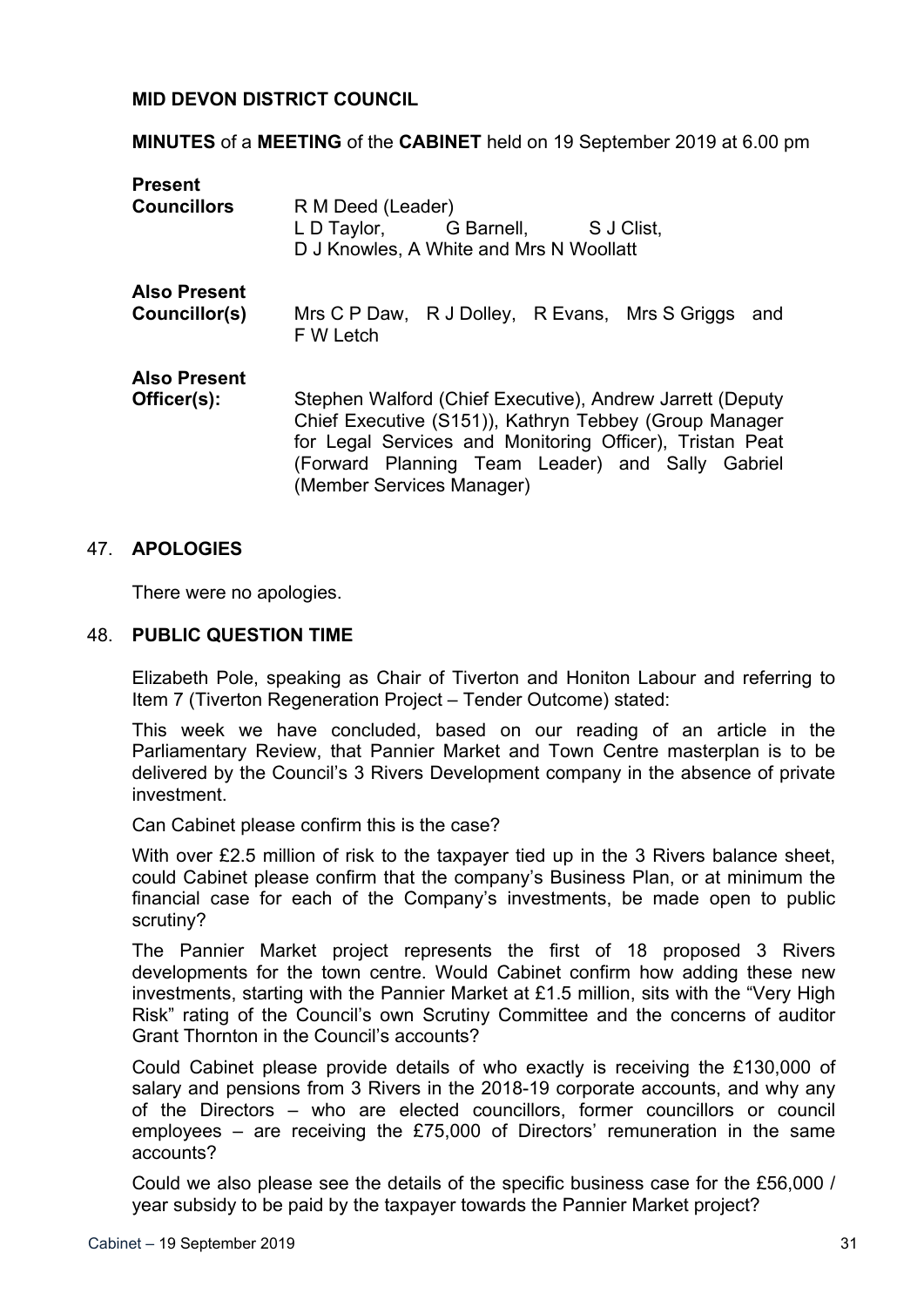The Labour Party is very much in favour of public investment and urban regeneration, but is also in favour of public scrutiny and transparency.

The Labour Party is concerned that there is a lack of transparency in the rationale and operation of 3 Rivers. Can the Cabinet please explain and publish fuller business plans and cases and accounts of 3 Rivers?

The Chairman indicated that a written response would be provided.

### 49. **DECLARATIONS OF INTEREST UNDER THE CODE OF CONDUCT (00-04-24)**

Members were reminded of the need to declare any interests when appropriate

### 50. **MINUTES OF THE PREVIOUS MEETING (00-04-33)**

The minutes of the previous meeting were approved as a correct record and signed by the Chairman.

### 51. **REGULATION OF INVESTIGATORY POWERS (00-05-04)**

Arising from a report of the Director of Corporate Affairs and Business Transformation, the Community Policy Development Group had made the following recommendations: that

- (1) the Cabinet be requested to approve the reviewed Regulation of Investigatory Powers revised policy including the new annex on social media/internet research.
- (2) officers draft a policy on covert surveillance for non-RIPA cases to be submitted for approval and;
- (3) the contents of the report be noted.

The Cabinet Member for the Working Environment and Support Services outlined the contents of the report stating that the PDG had also considered a draft annex to the RIPA policy to provide guidance on the monitoring of information online such as social media posts, training would be given to officers on the monitoring of information online. It was also proposed that officers draft a policy on covert surveillance for non-RIPA cases to be submitted for approval. She was also able to report that the Council had not used its powers under RIPA since March 2014.

**RESOLVED** that the recommendation of the Policy Development Group be approved.

(Proposed by the Chairman)

Note: \*Report previously circulated, copy attached to minutes.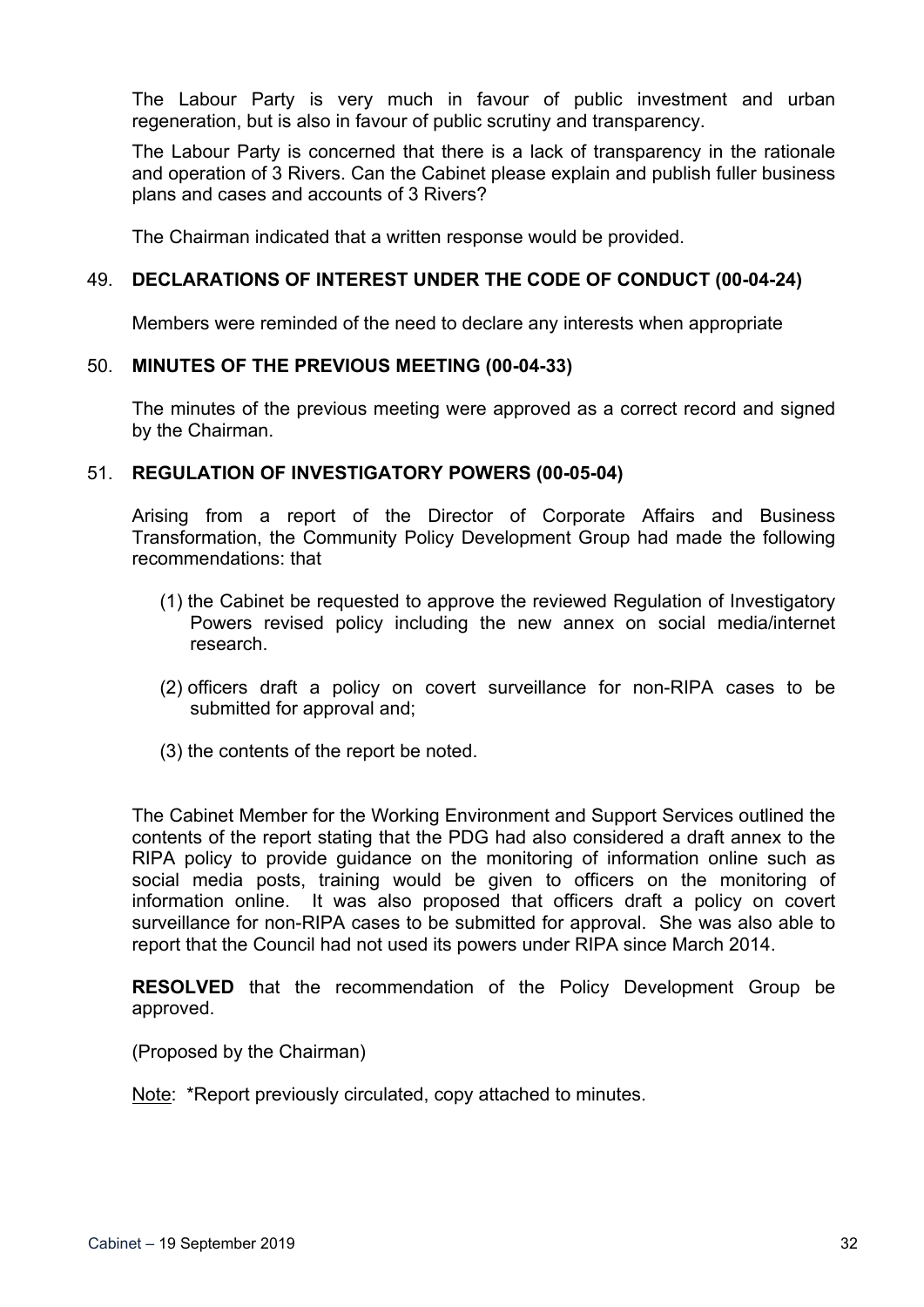# 52. **PLAYING PITCH STRATEGY (00-07-50)**

The Cabinet had before it a \* report of the Head of Planning, Economy and Regeneration seeking approval for officers to prepare a Playing Pitch Strategy for Mid Devon, using external consultants support where necessary.

The Cabinet Member for Planning and Economic Regeneration outlined the contents of the report stating that a new strategy was required for Mid Devon which was consistent with Sport England guidance. A Playing Fields Strategy had been published in 2010 and an Open Space and Play Area Strategy published in 2014; there was now a need for updated evidence and information specifically on the supply of and demand for playing pitches across the Mid Devon District to meet the sporting needs of local communities. The new strategy would become part of an evidence base which would be used to inform future strategic plan-making for the district and help shape masterplanning for the Culm Garden Village. It was proposed that the project team would include an external consultant and that the project management would be provided by officers also that the Council had sought to reduce the cost of preparing the strategy by carrying out as much of the initial data gathering as possible in house. Throughout the process the work would be overseen by the project steering group.

The Forward Planning Team Leader explained the amount of work that was required to form the strategy and the work that was proposed to take place in house. Recent engagement had taken place with the Football Association to progress a local football facilities plan for Mid Devon which would assist with the strategy and be used to guide investment decisions.

Consideration was given to:

- The cost of the proposed work would depend on the amount of work required by the consultant
- Whether the remit of sports proposed for inclusion in the strategy could be expanded to include other sports
- The involvement of clubs affected by the proposed relief road in Cullompton to be given additional support
- The funding would come from ear marked reserves held for plan making and the strategy would inform the early stage of the next Local Plan Review
- The amount of officer time required to aid the consultant

**RESOLVED** that the preparation of a Playing Pitch Strategy for Mid Devon and the use of an external consultant support to help the preparation of the strategy be approved.

(Proposed by Cllr G Barnell and seconded by Cllr D J Knowles)

Note: \*Report previously circulated, copy attached to minutes.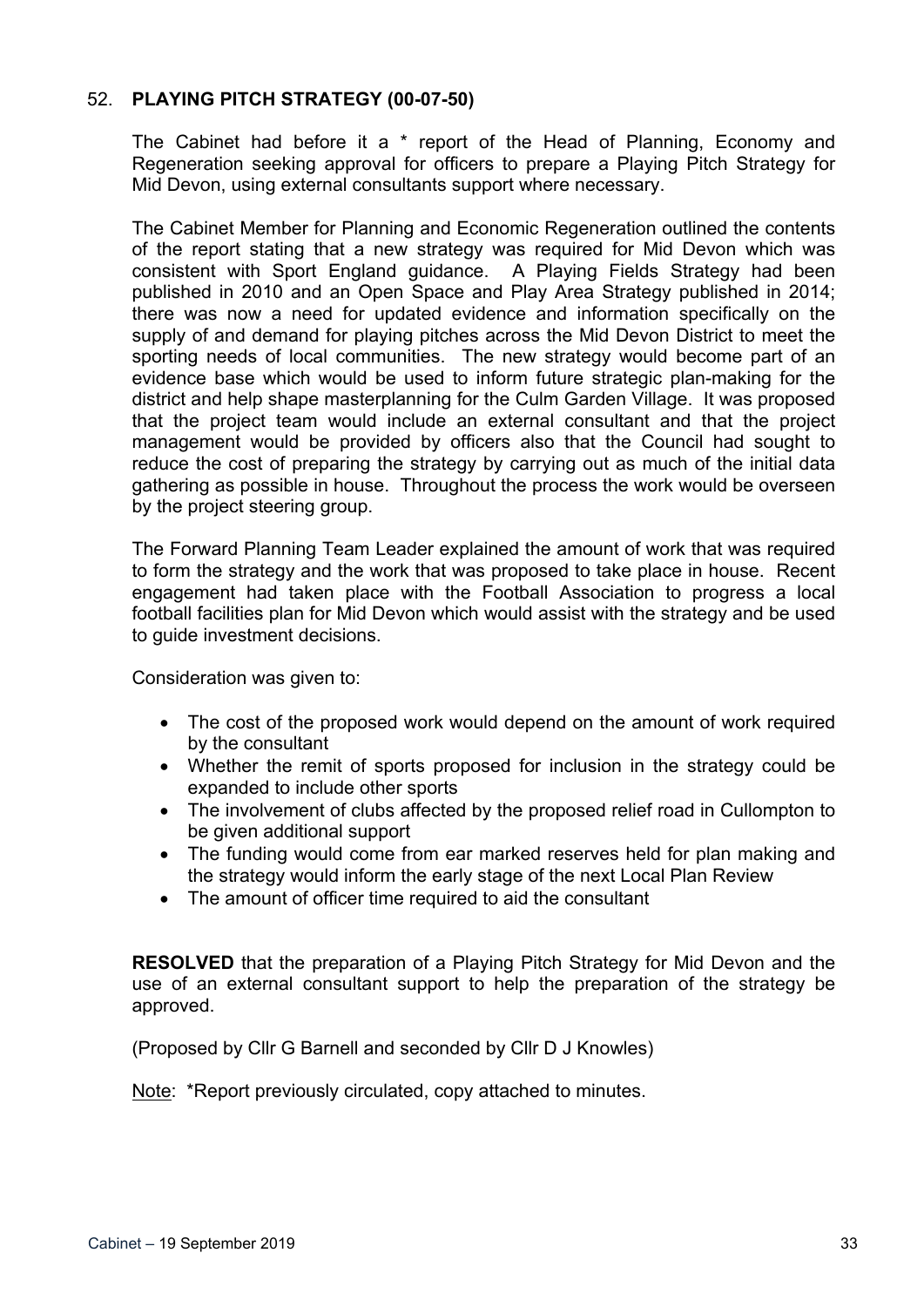## 53. **TIVERTON TOWN CENTRE REGENERATION PROJECT - TENDER OUTCOME (00-24-31)**

The Cabinet had before it a \*report of the Group Manager for Corporate Property and Commercial Assets requesting the Cabinet to review the results of the Tiverton Town Regeneration tender and requesting it to reward the contract.

The Chairman informed the meeting that it had become clear in recent days that the members of the Cabinet required more detail with regard to the overarching aims of the proposed works and the financial considerations which would underpin them, there was a need for the Cabinet to be comfortable with the information and proposal prior to proceeding with a decision. There was no intention to look at the tender process and there would be no discussions with any of the bidders.

It was therefore

**RESOLVED** that the item be deferred to allow for further discussions to take place.

(Proposed by the Chairman)

Note: \*Report previously circulated, copy attached to minutes

### 54. **CAR PARKING WORKING GROUP REPORT - CALL IN (00-25-44)**

Following the meeting on 22 August, the Chairman of the Scrutiny Committee had called in the following decision of the Cabinet

a) the proposed new tariffs for each of the council owned car parks in Mid Devon be approved as detailed in the annexe to the Working Group report apart from overnight charges from 1800 - 0800 which are to revert to being free of charge, with the exception of Tiverton Multi Storey and Phoenix House car parks (which will remain 24 hour charging).

For the following reasons:

- The decision is illogical
- The decision diminishes legitimate income
- The decision goes against the balanced recommendation of the Car Parking Working Group

The Scrutiny Committee at its meeting on 2 September 2019 resolved that the Cabinet be requested to reconsider the decision to abolish night time car parking charges.

The Cabinet had before it the relevant \*report and a copy of the minute from the Scrutiny Committee on 2 September 2019. The Chairman stated that there was a need to reconsider the recommendations of the working group and the Economy Policy Development Group in light of the discussions held at the Scrutiny Committee.

He reflected on the initial decision by the Cabinet at its meeting on 22 August 2019, where the Cabinet had agreed with the new tariffs for each of the Council owned car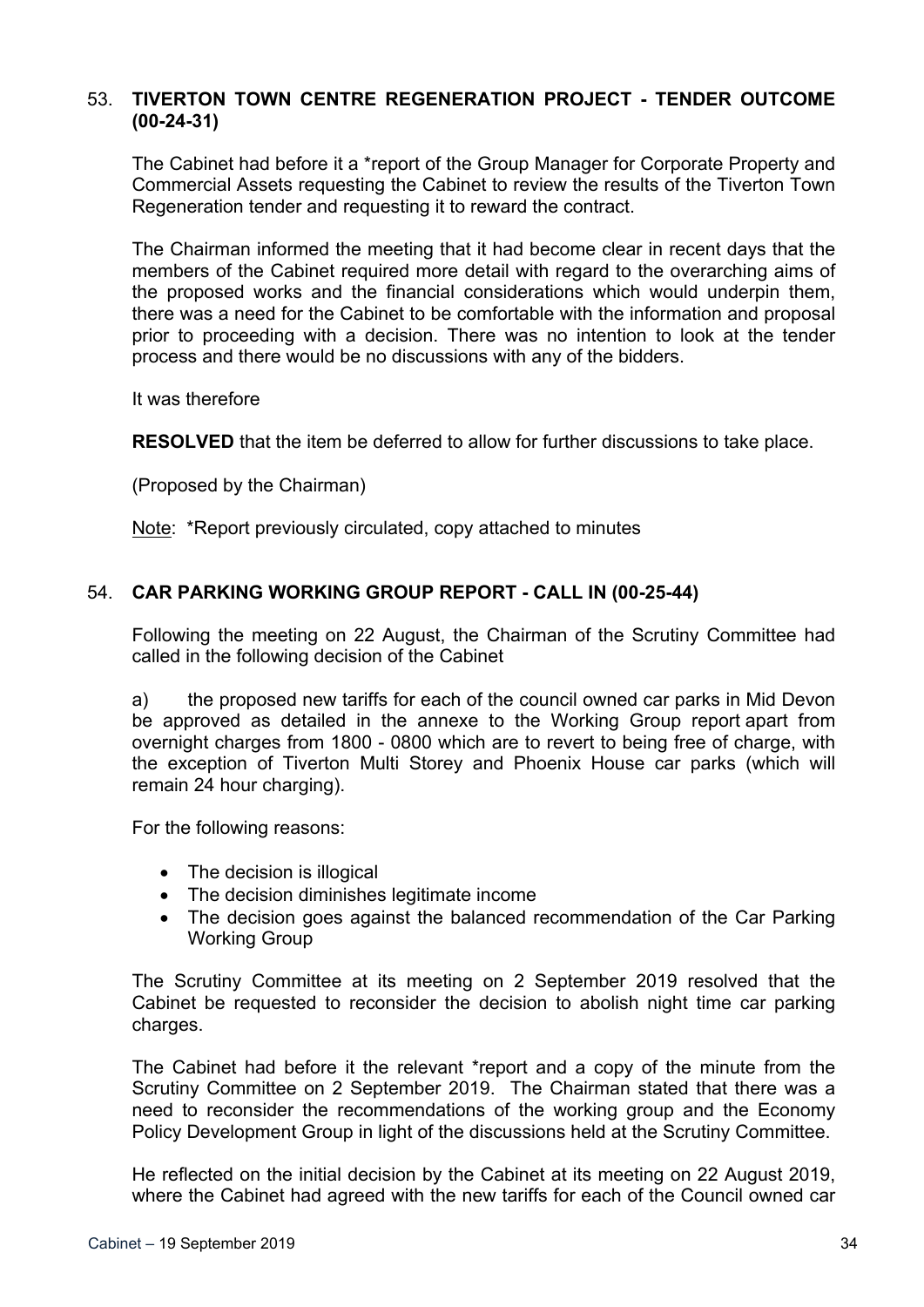parks but did consider in the majority of council owned car parks that overnight charging should cease, with the effect of reducing the Council's income from car parking by £28k a year. He felt that, given the Council's substantial in year budget deficit coupled with the recent decision to agree significant capital investment in the MSCP, that it would be inappropriate to forgo this sum. He considered the requirement that a Council cannot use net income from car parking charges to support revenue expenditure across the Council, even with any increased income no breach of legislation would take place. Capital expenditure had already been proposed for the car parks which would extinguish any net income gained over the period. He felt that the recommendation of the working group to purchase a permit for overnight parking for £100 per year which was less than 30p per night, offered good value.

Consideration was given to:

- The original decision which some felt was reasonable and sound seeing that there had been a recommendation to increase tariffs during the day time
- The need for any net income to be used to maintain and/or make improvements to Council owned car parks
- The costs of running the car parks and the amount of income received per annum
- Parking in William Street car park
- Free overnight parking would alleviate on street parking problems
- The views of the Scrutiny Committee
- The need to encourage the purchase of permits by better advertising

### It was therefore **RESOLVED** that:

- a) The proposed new tariffs for each of the Council owned car parks in Mid Devon be approved as per the annexe in the Working Group Report
- b) Overnight parking permits be amended to offer greater value for money for residents and that the annual one-off charge be set at £100. Also approved is an option to pay by monthly direct debit at £10 per month, with a one-month cancellation period.

(Proposed by the Chairman)

Note: \*Report and minute previously circulated, copy attached to minutes.

### 55. **FINANCIAL MONITORING (00-41-28)**

The Deputy Chief Executive (S151) informed the meeting of the Chancellors statement on 4 September 2019 which had outlined a delay in the long term funding settlement for a year, there was no news on business rates, the new homes bonus or the fair funding review. There was good news with regard to homelessness work funding and it was very likely that the district authorities would be able to maintain the increased flexibility on council tax increases.

With regard to financial monitoring, the projected overspend was currently £378K, the key items to note were that planning fees were down £325K, car parking income was down £15K but that income from trade waste was up £40K. Most of the budgets